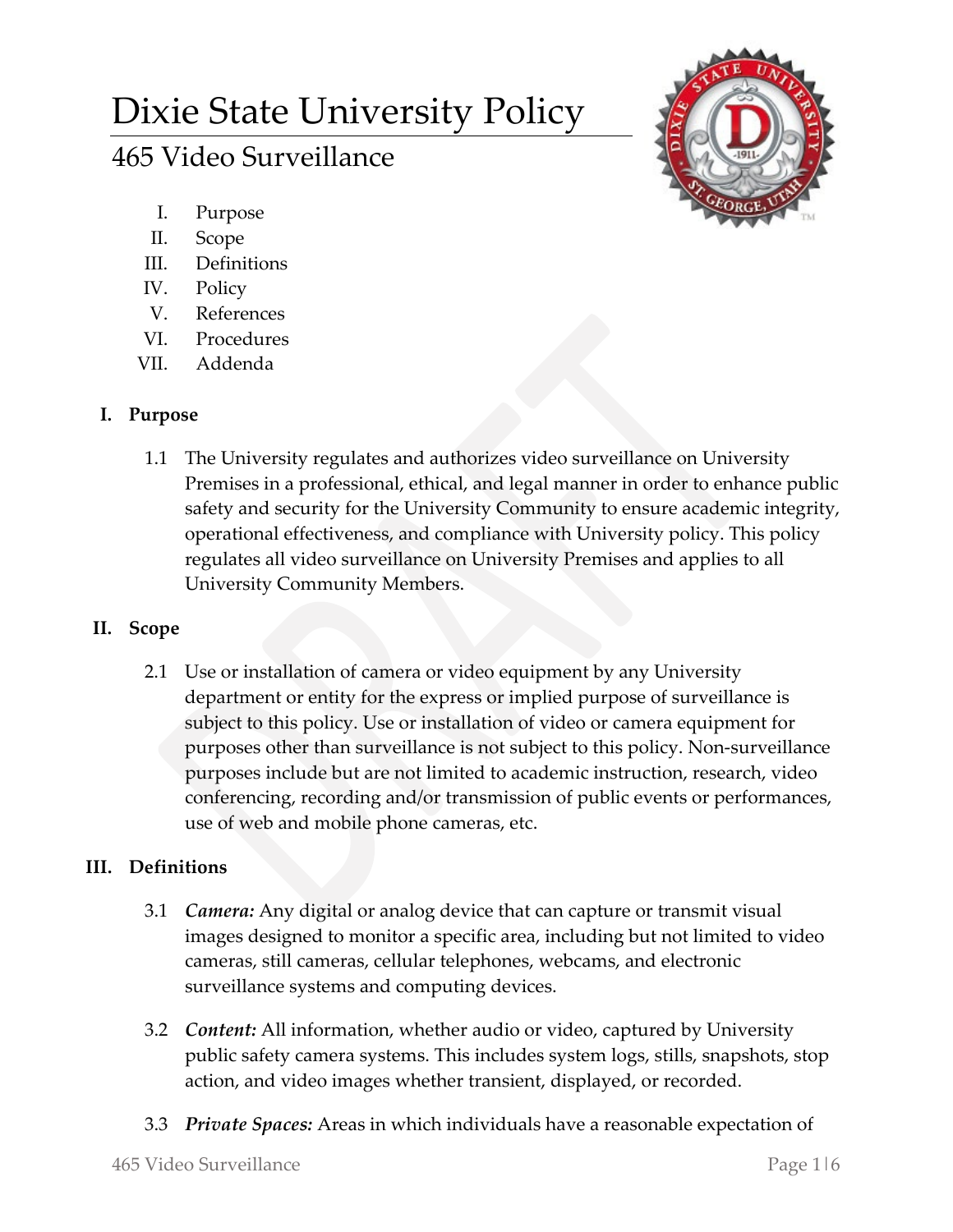privacy, including but not limited to restrooms, locker and dressing rooms, and individual residential rooms.

- 3.4 *University Community Member:* An individual employed by or affiliated with the University or a participant in any University program or activity, including but not limited to, administrators, faculty, staff, students, independent contractors, volunteers, trustees, advisory board members, and guests or visitors to any University Premises.
- 3.5 *University Premises*: All land, buildings, facilities, and other property in the possession of, or owned, used, leased or controlled by the University.
- 3.6 *Video Surveillance:* Viewing, recording, or making available for viewing visual images of campus in the form of photographs, video recordings, live feeds, or in other formats.
- 3.7 *Video Surveillance System:* All components of video surveillance including hardware, software, camera installations, recording protocol, monitoring, etc.

### **IV. Policy**

- 4.1 All non-private areas of the University Premises are subject to video surveillance for the purposes defined by this policy. Except as directed by lawful court order, video surveillance cameras will not be directed at private spaces on or off-campus.
- 4.2 Collecting or recording audio content as part of video surveillance is specifically prohibited unless it is part of video monitoring excluded from this policy or is undertaken as the result of court order issued lawfully under state or federal law or regulations.
- 4.3 The University operates a central video surveillance system to manage all video surveillance installations and centralize viewing and recording of video feeds. This system and its uses are authorized and controlled by the Vice President of Administrative Affairs.
	- 4.3.1 The University's Department of Public Safety and Information Technology (IT) Services operate the central video surveillance system under the direction of the Vice President of Administrative Affairs and maintain standards and guidelines, governed by this policy, regarding use and operation of the University video surveillance system.
	- 4.3.2 University departments may fund specific surveillance installations in areas of campus under their control or interest, but departments may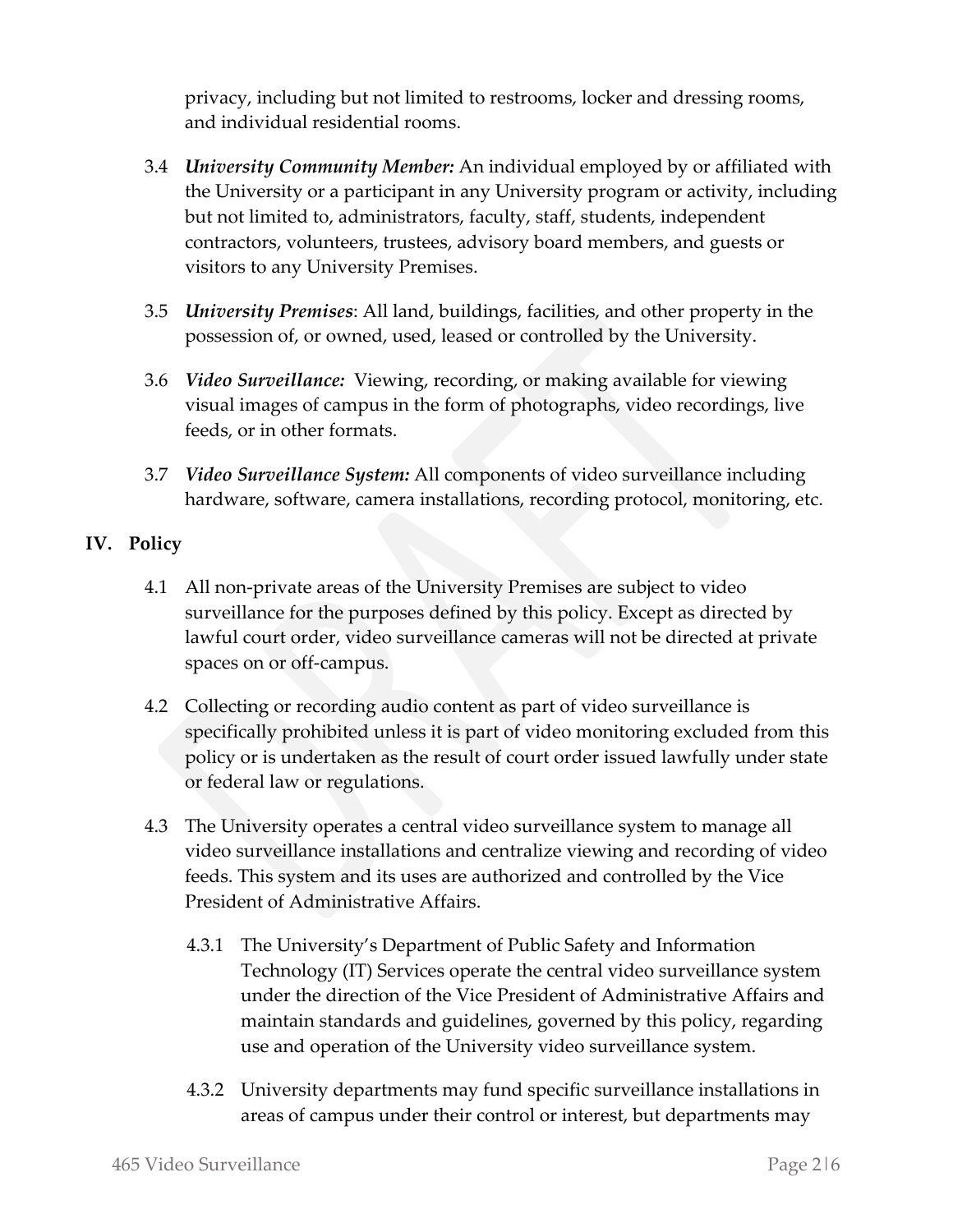not install or operate these video surveillance installations. Unless otherwise arranged with the Vice President of Administrative Affairs, departments retain ongoing fiscal responsibility for maintenance of such installations.

- 4.3.3 IT Services maintains site installation standards and is responsible for installation and technical maintenance of all video surveillance installations.
- 4.3.4 No other video surveillance may be installed on University Premises without prior written approval of the Vice President of Administrative Affairs.
- 4.4 Purpose and approved usage of video surveillance: The following are approved uses of, and approved purposes for, video surveillance:
	- 4.4.1 When conducted by the Department of Public Safety or another law enforcement agency to deter, detect, or investigate actual or alleged criminal activity, to directly prevent harm or a threat to public safety, or to protect university resources and property of University Community Members from loss or damage.
	- 4.4.2 When reviewed by an appropriate University official as part of an administrative investigation involving academic integrity, academic or professional misconduct, or operational effectiveness under University conduct and other applicable policies. The Office of General Counsel must preapprove access to video surveillance content by a non-Department of Public Safety official for any administrative investigation in which discipline or sanctions of suspension, dismissal, or termination of a student or employee may result.
	- 4.4.3 Other operational effectiveness purposes approved by the applicable University Vice President: Examples include, but are not limited to, monitoring of lobbies and reception areas, monitoring and review of sales floors and cashiering areas, and monitoring of campus special events. These purposes must be explicitly approved by the applicable University Vice President.
	- 4.4.4 Collecting or using of video surveillance must be in accordance with the Family Educational Rights and Privacy Act (FERPA) and other applicable state and federal law and regulations. Video surveillance systems and/or content may not be collected or used to target, reconnoiter, or otherwise unduly monitor a specific individual(s) based on race, sex, ethnicity, nationality, gender, disability, religion, or other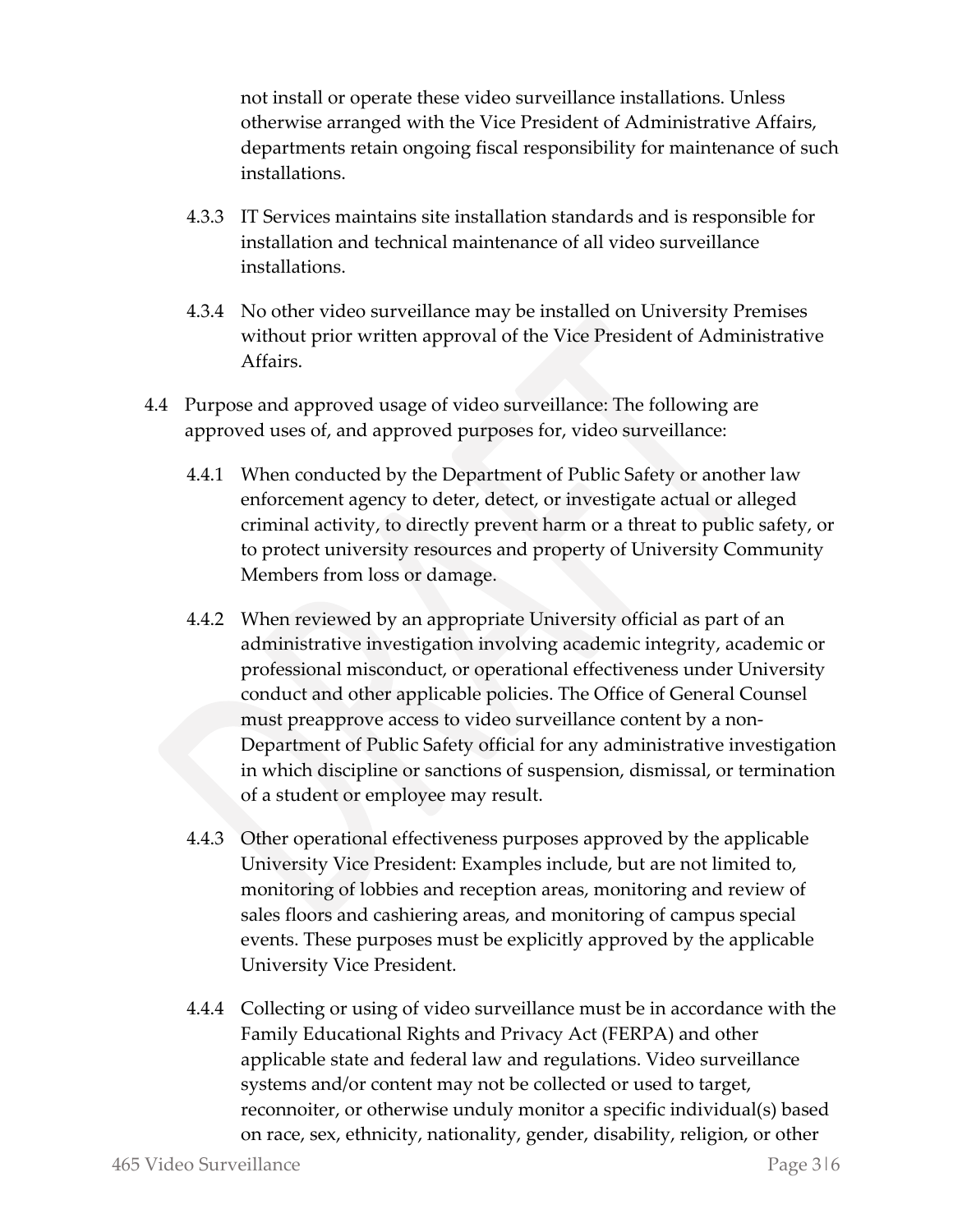protected class.

- 4.5 Access to video surveillance systems: The Department of Public Safety and IT Services personnel authorized by the Vice President of Administrative Affairs shall have access to all live and recorded surveillance feeds directly related to the performance of their duties to provide public safety and security, protect University assets, and to operate and maintain the University surveillance system.
	- 4.5.1 Appropriate University officials with a need-to-know purpose in accordance with the uses noted above in Section 4.4.2 and with the preapproval of the Office of General Counsel may coordinate with the Department of Public Safety to review and/or export surveillance content.
	- 4.5.2 Persistent access to the surveillance system for other employees to view live video surveillance feeds must be approved by the applicable University Vice President. Such persistent access to surveillance feeds must be based on an employee's need-to-know basis and in harmony with the purposes for surveillance as defined by this policy. Access procedures will be maintained by the Department of Public Safety and IT Services.
	- 4.5.3 The Department of Public Safety is authorized to export recorded video surveillance content or feeds from the video surveillance system. Other employees may be authorized to export recorded video content on a case-by-case basis approved by the Vice President of Administrative Affairs when an appropriate academic or business purpose exists. All other requests to view and/or export recorded content must be requested from the Department of Public Safety.
- 4.6 Release of video surveillance content: No University employee is authorized to publicly release or provide video surveillance footage under any circumstances unless the following criteria exist:
	- 4.6.1 Release is made by the Department of Public Safety in consultation with the Office of General Counsel to comply with a court order, search warrant, subpoena, or law enforcement request issued lawfully under federal or state law or regulation.
	- 4.6.2 Release is required in response to a public record request and is approved solely by the Office of General Counsel.
	- 4.6.3 Release is approved by the University President or the Vice President of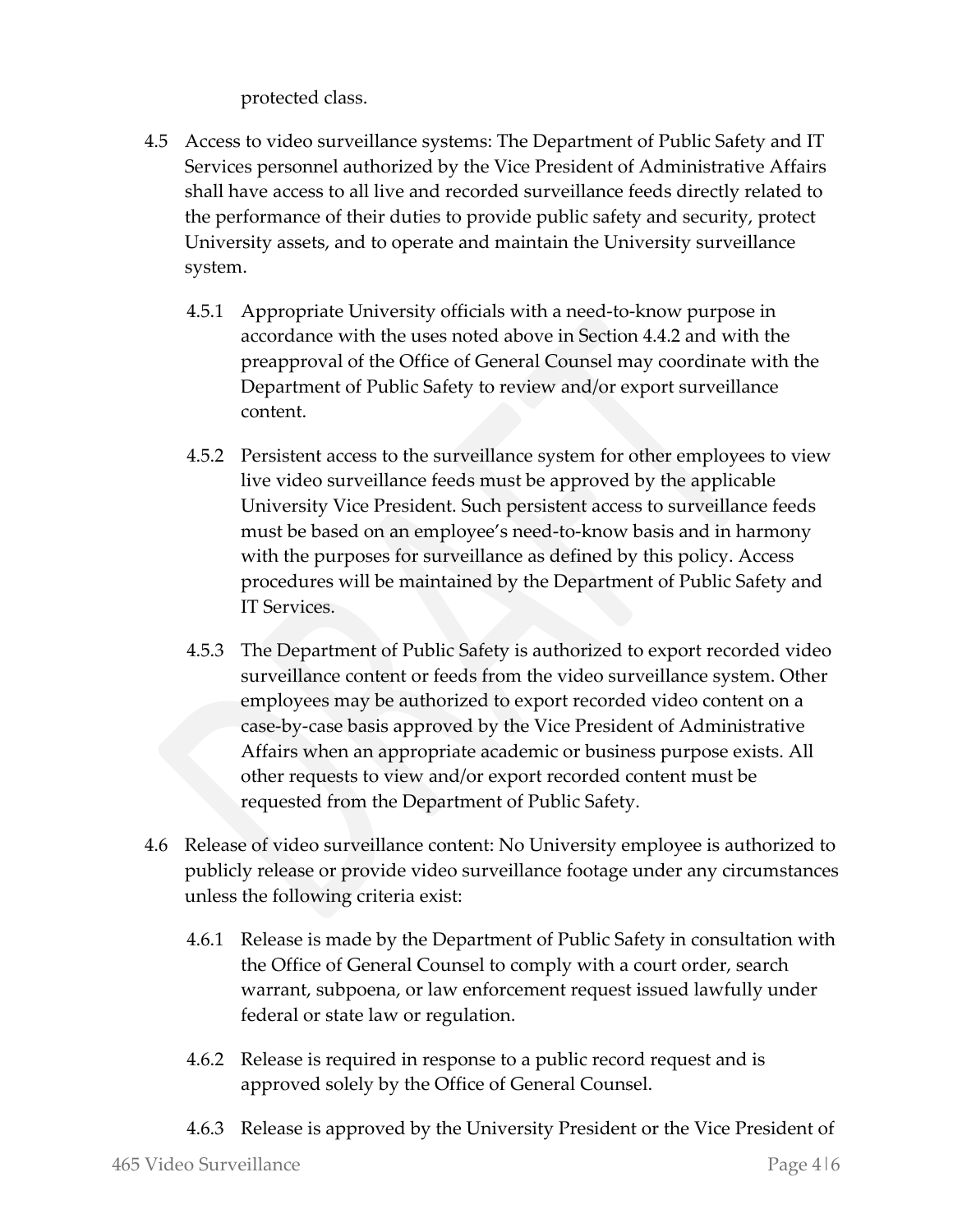Administrative Affairs after consultation with the Director of Public Safety and the Office of General Counsel.

- 4.7 Written Request for Change of Location or Visual Range
	- 4.7.1 Any member of the University Community may submit a written request to the Vice President of Administrative Affairs to change the location or limit the visual range of video surveillance equipment based on a belief that the location or the visual range of the equipment infringes on that individual's reasonable expectation of privacy or protected rights.
	- 4.7.2 Specific information regarding the location or the visual range, the right believed to have been infringed, and how the installation infringes on that right must be included in the written request.
	- 4.7.3 The Vice President of Administrative Affairs or designee will, after consultation with the Department of Public Safety, respond to the request within 30 University Business Days of receipt. The response from the Vice President of Administrative Affairs or designee may not be appealed.
- 4.8 Retention
	- 4.8.1 Surveillance content must be stored in a secure location and configured to prevent their unauthorized access, modification, duplication, or destruction.
	- 4.8.2 Surveillance content will be retained for at least fourteen (14) days or more. Therefore, all surveillance installations must be capable of retaining media for at least this period of time.
	- 4.8.3 Content must be retained for fourteen (14) days.
	- 4.8.4 After the fourteen (14) day retention period, the recordings may be erased, or recorded over, unless retained as part of a criminal investigation, court proceeding, or other authorized use as approved by the Vice President for Administrative Affairs, or as required by state or federal law or regulations.
	- 4.8.5 For uses not listed in section 4.4 of this policy, the Department of Public Safety shall maintain for a period of twelve (12) months from the date of access a log documenting all access by non-Department of Public Safety and non-IT Services personnel to content derived from the University's